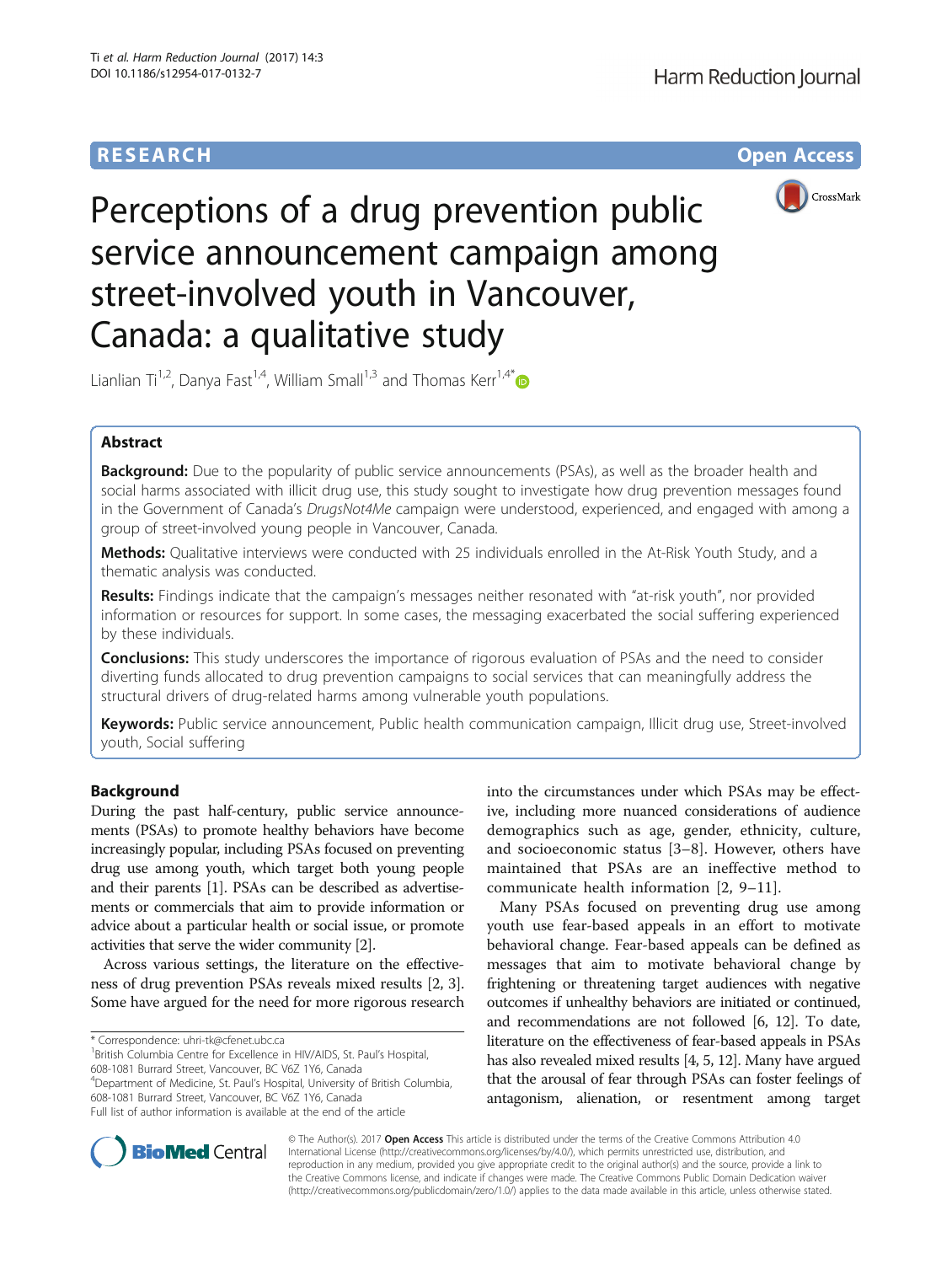audiences [\[4](#page-6-0), [13](#page-7-0)–[15](#page-7-0)]. Additionally, it has been suggested that by focusing on, and to a certain extent caricaturing, negative outcomes, fear-based appeals can encourage stigmatizing and oversimplified understandings of those who "fail" to follow the recommendations outlined in the PSA, such as people who use drugs [[2](#page-6-0), [13](#page-7-0)–[15\]](#page-7-0). Indeed, PSAs can powerfully shape the way viewers understand and articulate fundamental questions about health and social issues like addiction and youth drug use [\[16\]](#page-7-0).

The present study sought to understand how one group of street-involved young people in Vancouver, Canada understood, experienced, and engaged with the images, ideas, and information found in two video PSAs released as part of the Canadian Government's Drugs-Not4Me campaign. Given the continued popularity of fear-based appeals, we also sought to investigate the potential effect of the campaign in preventing the initiation of more severe and potentially harmful forms of drug use among young people experiencing social, economic, and institutional marginalization. Despite the campaign's perceived target audience of youth who are at high risk of initiating drug use but have yet to, we chose to discuss the campaign with street-involved young people who had already begun engaging in heroin, crack cocaine, and crystal methamphetamine use. While we recognize that this campaign was not specifically aimed at our study population, it was important to elicit these young people's perspectives on the campaign because they were at one time part of a particularly "high risk" segment of the broader Canadian youth population targeted by the campaign. On the one hand, these young people arguably stood to benefit the most from an effective drug prevention mass media campaign; on the other, this group of young people would also likely be the most negatively impacted by an ineffective drug prevention mass media campaign. Additionally, we were interested in investigating the wider impacts of the DrugsNot4Me campaign on individual and collective understandings of youth drug use, from the perspective of marginalized young drug users themselves. Whether or not they had initiated more severe and potentially harmful drug use prior to first exposure to the Drugs-Not4Me campaign, we asked youth to reflect on how the PSAs could shape their understandings of themselves and their lives in the context of current or past experiences of addiction, as well as broader public understandings of the "problem" of youth drug use.

# Methods

# The DrugsNot4Me PSAs

In 2009, as part of its National Anti-Drug Strategy, the Government of Canada released DrugsNot4Me, a drug prevention PSA campaign that primarily targeted youth. From 2007 to 2012, a total of CDN \$29.8 million was

budgeted for the Government's Prevention Action Plan, which included the *DrugsNot4Me* campaign [\[17\]](#page-7-0). The campaign centered around two video PSAs: Fast For*ward* [[18\]](#page-7-0) and *Mirror* [\[19\]](#page-7-0), featuring a young male and female character, respectively. From 2009 to 2012, Fast Forward and Mirror appeared frequently on television and were made available on the campaign's website (which also included information about illicit drugs and their effects directed at various audiences, including young people, parents, and educational institutions). The DrugsNot4Me campaign was also widely disseminated via print PSAs on public transit. The print PSAs featured the tagline, "Drugs, do you know where they'll take you?," embedded within stills of either the young male or female lead from the video PSAs.

The video PSA Fast Forward begins with a scene of a house party. Inside the house, there is loud music playing, and we see a group of teenagers dancing. The primary character, a young Caucasian male in his early teenage years, moves through the crowd. The next scene is of a small group of teenagers congregating outside of the house, smoking a "joint" of what we assume is marijuana. The primary character is offered the joint. The PSA then cuts to a rapid series of different scenes, in which the primary character is imagining the consequences of accepting the offer. These include a scene where he is taking what appears to be ecstasy (pills with "smiley faces" on them); a scene of him having a heated argument with his mother and scaring his younger sister; a scene of him sleeping during class while in school; a scene of him experiencing significant mental distress in his bedroom at home; and, finally, a scene of him getting caught with a bag of marijuana at school by an authority figure, presumably a teacher or principal. Following this, the PSA cuts back to the primary character refusing the offer of the joint. In the final scene, he is shown inside the party, laughing and talking with a different group of teenagers. A male voice narrates: "Drugs. Do you know where they'll take you? To learn the effects of drugs and how you too can say no, visit drugsnot4me [dot] ca" [\[18\]](#page-7-0).

The video PSA Mirror follows a young Caucasian female. The majority of the PSA takes place in her bedroom, and depicts her physical and psychological demise over time as a result of substance use. Her transformation is signaled by progressive changes in physical appearance (including her hairstyle, make-up, clothing, and personal hygiene), as well as her behavior, which becomes increasingly angry, erratic, and desperate. The PSA includes a musical rhyme, reminiscent of a children's nursery rhyme, in which a female voice sings: "One, two, kicked out of school. Three, four, snort some more. Five, six, need my fix. Seven, eight, it feels too late." At the end of the rhyme, we are shown a before-and-after image, in which the still healthy and attractive teenage girl sees her emaciated,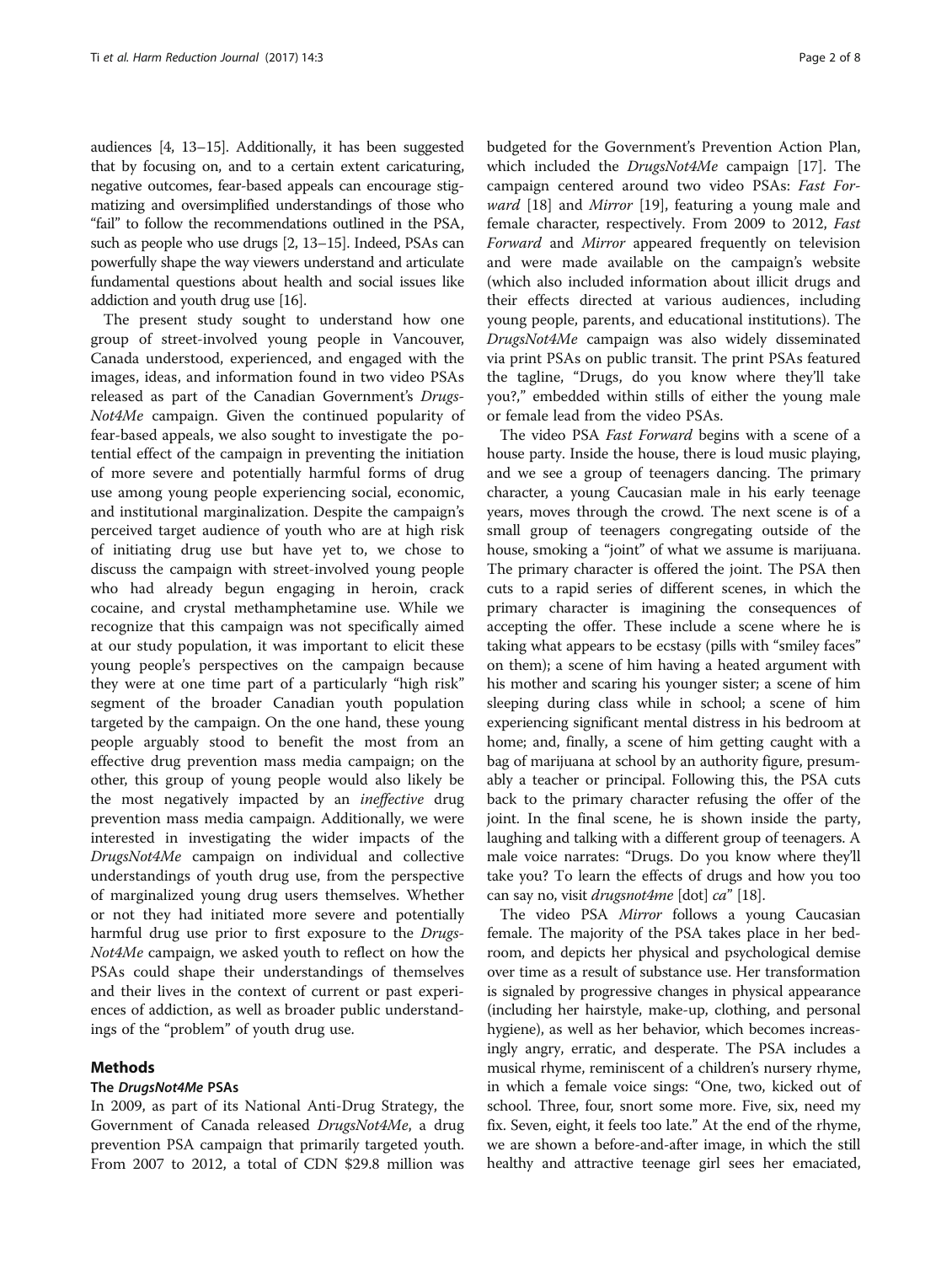dirty, and distressed "addict self" reflected in the mirror. Her reflected self has sores on her arms and mouth, implying the use of more severe drugs such as crystal methamphetamine and crack cocaine. The PSA closes with a scene of the young woman smiling and laughing as she leaves her house, accompanied by two other teenagers. A male voice completes the scene with the same narration as above (Government of Canada, 2009b).

# Study sample, data collection, and data analysis

Study participants were recruited from the At-Risk Youth Study (ARYS), an ongoing prospective cohort study of street-involved and drug-using youth in Vancouver, Canada [\[20](#page-7-0)]. Twenty-five in-depth, semi-structured, qualitative interviews were conducted with 11 women and 14 men. Interviews were conducted retrospectively, a number of years after the release of the DrugsNot4Me campaign, rather than as part of a prospective evaluation. Participants ranged in age from 20 to 32 years, with a median age of 25 years. Of the participants that self-identified as a single race or ethnicity, ten (40%) self-identified as White, five (20%) as Aboriginal, two (8%) as Southeast Asian, and one (4%) as Black/African-Canadian. Of the participants that self-identified as more than one race or ethnicity, five (20%) self-identified as Aboriginal and White, one (4%) as Aboriginal and Black/African-Canadian, and one (4%) as White and Black/African-Canadian. Each interview lasted approximately 1 h and was conducted by two female researchers (LT and DF) at the ARYS frontline office in downtown Vancouver between April and June of 2015. All participants provided written informed consent and received a thirty-dollar honorarium for their participation. The study was undertaken with ethical approval granted by the Providence Healthcare/University of British Columbia Research Ethics Board.

The study participants were not required to have seen the DrugsNot4Me video PSAs prior to the interview, and were shown both Fast Forward and Mirror several times throughout the interview process. However, the interviews revealed that the DrugsNot4Me campaign had a high level of exposure among the study participants. Of the 25 study participants, 23 (92%) indicated that they had been exposed to the campaign prior to the interview, while two (8%) indicated that they had no previous exposure. Participants indicated that they had been exposed to the campaign via multiple channels of communication (e.g., television, Internet) and in multiple locations (e.g., at home, on public transit, in youth shelters).

During interviews, we asked young people to describe their exposure to the campaign, and reflect on how it did or did not impact their own drug use-related decisionmaking across time. We asked them to tell us how the visual and audio components of the PSAs contributed to the specific stories being told and how the PSAs could impact individual and collective understandings of youth drug use in Canada. We also asked youth for their perspectives on the use of fear-based appeals in drug prevention messaging, and to compare the DrugsNot4Me video PSAs with video PSAs from other campaigns they had been exposed to. Finally, we asked young people for their recommendations on how to improve drug prevention PSAs, as well as their ideas about alternatives to drug prevention PSAs for addressing youth drug use.

All interviews were audio-recorded and transcribed verbatim, and transcripts were checked by the lead author to ensure accuracy. Following transcription, a coding framework was generated that captured broad, emergent themes (e.g., exposure to the DrugsNot4Me campaign); this framework was then refined by the research team through the addition of new codes that captured more complex analytic categories (e.g., PSAs and social suffering). NVivo software was used to facilitate data coding and management.

# Results

# Unrealistic and decontextualized representations of drug use

Overall, findings of the present study indicated that the DrugsNot4Me campaign did not affect young people's drug using behaviors, whether in terms of preventing the initiation of more severe forms of drug use or motivating young people to stop using drugs. The majority of the study participants characterized the storylines and primary characters featured in the DrugsNot4Me video PSAs as unrealistic, using terms such as "inauthentic", "simplistic", "illogical", and "ridiculous". One aspect of the PSAs that participants found particularly unrealistic was the message that drug use in general inevitably results in dire consequences:

What really irks me about both of these ads though, is they're just saying drugs in general, you know? It's a very, very, very vague term. And its just, the context goes out the window when they play this video. It's like, you know what? Your message is not clear. (Participant #12, Male, White)

Notably, the participants of this study did not consider marijuana smoking to be a harmful form of drug use, nor did they consider it to be a "gateway drug" to more harmful forms of drug use such as ecstasy (a transition which is depicted in *Fast Forward*). It is important to note that during the time these PSAs were on the air, marijuana was essentially being decriminalized in Vancouver, revealing a discrepancy between the Government of Canada's Drugs-Not4Me campaign and the drug policy climate in Canadian metropolitan urban settings like Vancouver. Since the campaign, the presence of medicinal marijuana has increased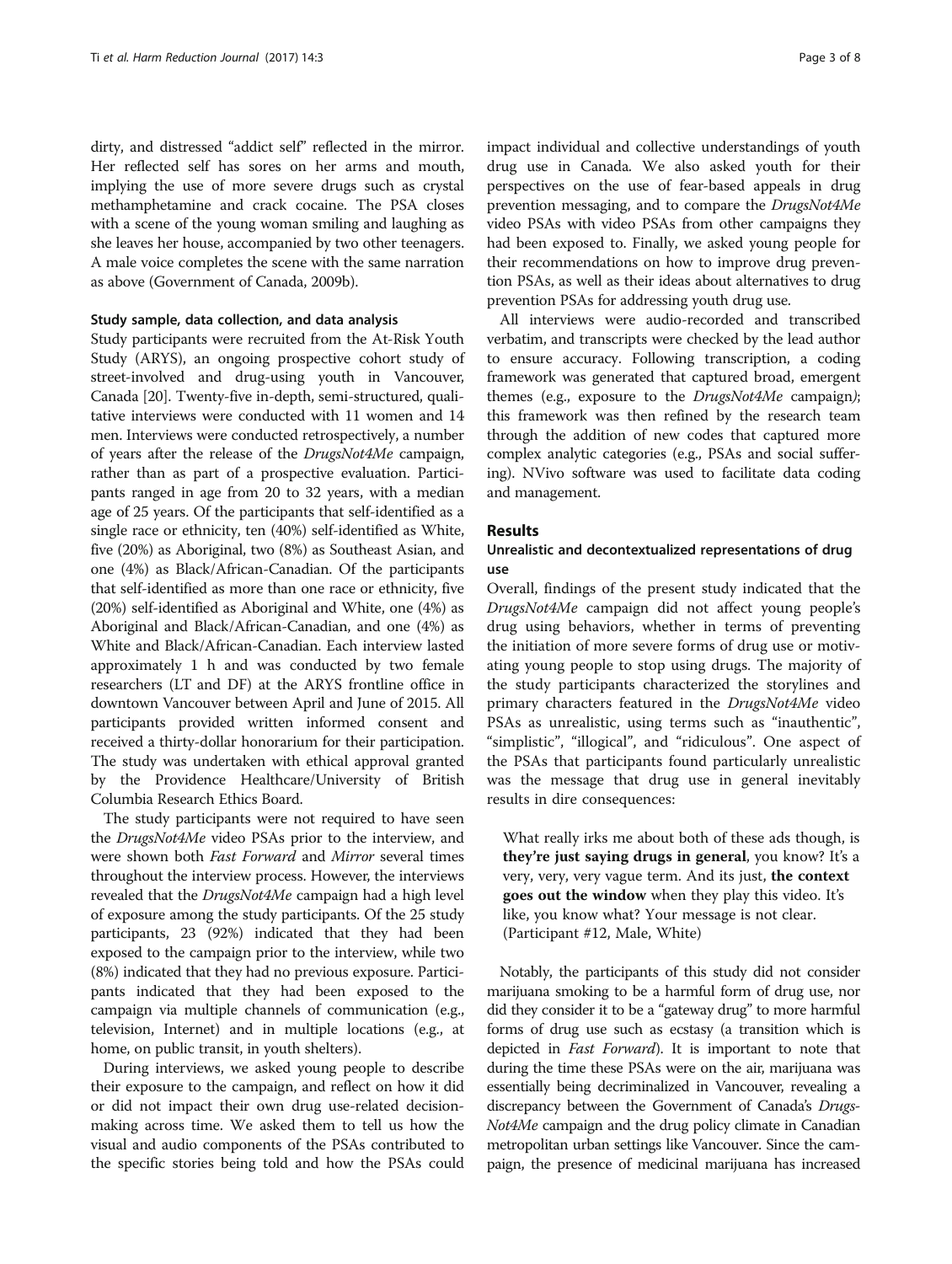dramatically in Vancouver, and is easily accessible to most adults. Yet, of the latest series of drug prevention PSAs released by the Government, one continued to focus on the potentially dire consequences of marijuana use among young Canadians [[21](#page-7-0)]. The other emphasized the harms of prescription drug abuse [\[22](#page-7-0)].

Another main issue identified by a large number of participants was that the PSAs failed to acknowledge or address the broader contexts of the primary characters' progressive drug use and addiction, including the social, structural, and environmental factors that powerfully shape young people's vulnerability to illicit drug use and related harms in particular places. These factors include experiences of social, economic, and institutional marginalization in communities, neighborhoods, and schools; unstable housing and homelessness; and exposure to trauma and abuse, including sexual and physical violence [\[20](#page-7-0), [23, 24](#page-7-0)]. In both video PSAs, the primary characters are shown in significant mental distress as their drug use and addiction progress. However, study participants consistently emphasized that mental distress—as a result of problems at home and at school for example—is an important context for initiating drug use:

They're trying to shove like, years of like, drama and abuse into like, five seconds. If I watched and had no idea what was going on [i.e., had no prior knowledge of how addiction progresses] I would be very confused, probably. I would have no idea why she's freaking out or anything. It wouldn't make any sense at all. It's all implied. (Participant #11, Male, White)

A number of young people drew attention to the ways in which the DrugsNot4Me campaign attempted to depict a very particular "reality" about youth drug use. Both of the central characters in Mirror and Fast Forward appear to be from middle-upper class families; they have nice clothing, well-furnished bedrooms, and what appear to be stable homes. Importantly, both characters are Caucasian. A number of young people commented that this depiction of youth drug use—and of vulnerability to drug use—was not representative of the vast majority of Canadian teenagers who struggle with addiction, including, notably, young people of Aboriginal descent [\[25](#page-7-0)–[27](#page-7-0)]. As one young woman explained about Mirror:

Well, she looks like a yuppie. She's well-dressed, her hair is clean, she's somewhat pretty-looking, she probably has a good home. My bedroom never looked like her bedroom, I'll tell you that. I don't relate to her at all 'cause my mom's a drug addict. She's been a drug addict since I was little. I've been around drugs all my life. This is—no, this is not realistic. Like, what happened? What's her stressor? Like, why does she

have to use drugs? She doesn't look like the kind of person that needs to use drugs. (Participant #21, Female, Aboriginal–White)

# Reinforcing suffering, stigma, and public fear

While most participants pointed to the various ways in which the PSAs were unrealistic, several youth simultaneously found that they were able to relate to certain aspects of the PSAs'storylines—in particular, the spiraling, negative consequences of severe addiction, as depicted in Mirror. Most participants believed that the "addict self" depicted at the end of Mirror is using crystal methamphetamine (meth), because she is shown with sores on her arms and mouth consistent with the "skin picking" behavior that can accompany intensive meth use. For those participants who had been or were currently addicted to meth, or who had a friend in that situation, watching Mirror could be emotionally painful, and reinforce feelings of sadness, alienation, and hopelessness. One participant expressed this through a retelling of her friend's experience:

My friend really relates to that ad [Mirror] a lot. 'Cause she's from [a] well-off family. And like, that's what happened to her. She started crying when she saw that commercial. It like, blew her out of the water. [It] gave her like, [a] kick in the ass. Yeah, she got really scared. I think [the ad is] sad. (Participant #6, Female, Aboriginal)

Similar sentiments were reflected in other participants' accounts:

The [ads] just feel **painful**. I don't like the sense of what's going on. Sucks to watch [it], sucks to live it. (Participant #10, Male, White)

This is like, [a] really alienating ad, right here. It's really making it seem like, there's no hope for that girl, is what I'm getting. And that she's fucked and you better not get to that point because there'll be no hope for you as well. And there's so may people that, in their addiction—whether it's been a year or twenty years, they feel that way. And I feel like this is just backing that up. (Participant #17, Male, Aboriginal–White)

When asked to think about the impact of the PSAs more broadly, participants articulated a concern regarding the potential of the PSAs to create public fear surrounding youth drug use, and reinforce stigma and discrimination towards vulnerable young people who were not able to "just say no" to drugs. Regarding Mirror, participants noted:

[The ad] **makes society scared** of everybody that's on drugs. You shouldn't be afraid of it. I think you should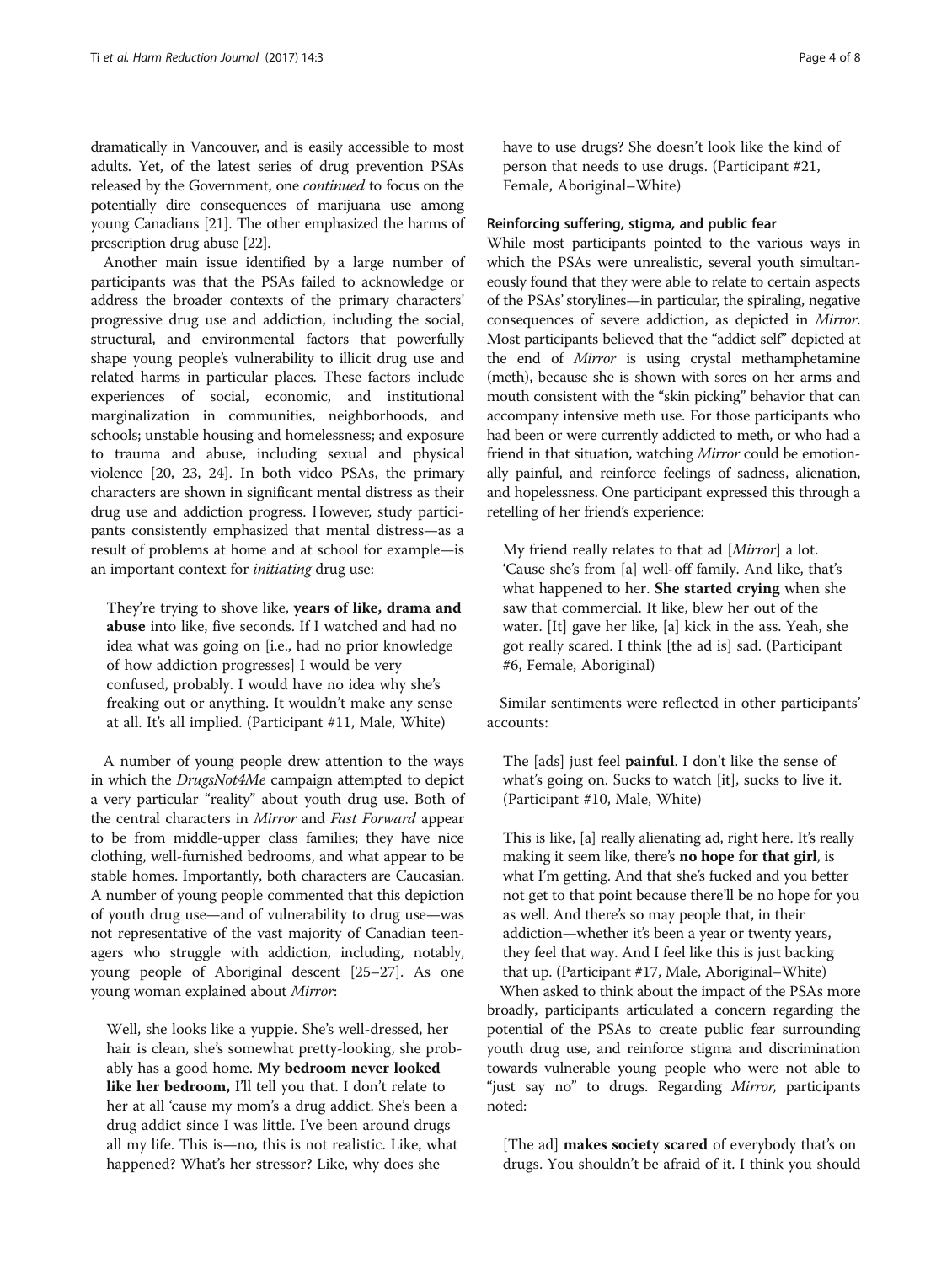just be more aware of it. More information on [the context of youth drug use] would be more helpful than to like, just put an ad on. Like, freak out people, you know? (Participant #6, Female, Aboriginal) This ad is not solution-based in any way. It shows a problem, and [says], you know, prevent a problem by not doing it. But what if someone was to look at this ad and they are in that place in their lives? How is this going to be bettering [for] where they are in their addiction in any way? It's just kind of creating a separation, making them appear to be in a different category. Like, the segregation of people who are on drugs. It's just saying, 'Don't use drugs.' It's not saying that, you know, 'But if you do use them, here's how we can help.'" (Participant #17, Male, Aboriginal–White)

### Alternatives to fear-based drug prevention PSAs

When it comes to preventing youth drug use, almost all study participants argued that there are more effective alternatives to drug prevention PSAs that use fear in an attempt to influence or change individual behavior. With regard to developing more effective PSA campaigns, participants suggested that PSAs should be more informational and educational, providing facts about illicit drug use rather than emphasizing emotional storylines. It is important to note that the DrugsNot4Me campaign was not designed to address the needs of young people who were already engaged in more severe forms of drug use. Nevertheless, study participants consistently characterized the video PSAs as "problem-based" rather than "solution-based" and commented on how they promoted abstinence without offering useful information about how to access support for those young people struggling with addiction or the decision to use more severe and potentially harmful drugs. Though intended as a resource, the link to the DrugsNot4Me website featured at the end of the PSA was viewed as insufficient by participants. To this effect, one participant explained about Mirror:

[The ad] said *drugsnot4me.com*. If I got to learn more about that resource it would be more beneficial to me. Yeah, I would've liked to see more about what happens when I go to that site—what kind of help there is available to me. [Without it] I'm left with a story and a link. [It's hard to] separate myself from the girl and imagine myself getting the help. [When she] goes onto the porch [of her home] and she's with her friends—that's great, but how did she get the help? And choosing not to use won't just miraculously change your life. You can be sober and clean and still feel dead on the inside and still have all of the issues that you had when you were using. (Participant #14, Female, Aboriginal–White)

Study participants also suggested that the PSAs could be improved through the use of "real people with real stories":

Maybe like, [if the ad] wasn't fictional. That might help too—if it was like, actual people who'd gone through some of the things. 'Cause that might resonate more with [people] than this fictional political ad created by the Government, you know what I mean? If it was like, 'Oh, we interviewed some addicts and this is what they had to say' and stuff like that. This is a real person—we didn't make this up to sell you an idea. This is an actual person that's gone through this. (Participant #3, Male, Southeast Asian)

One participant suggested this community-based, participatory approach to creating a drug prevention mass media campaign:

I think it would be more effective for them to hire onto their advertising team and their campaign team people who are recovered addicts. People who work in the addiction industry. People who have, like, experience being in and out of rehabilitation programs. And I feel like those people would have a lot of the similar ideas or thoughts that I have towards this and be able to really make an actual effective ad and program for people. (Participant #17, Male, Aboriginal–White)

However, the majority of participants were adamant that the taxpayer dollars invested in the production and dissemination of PSAs could have had more impact on youth drug use if it was used to provide different kinds of support to young people in crisis, such as detox facilities and harm reduction and mental health programs. Participants recognized the need for such programs to help those who are already addicted to drugs:

I would really want to focus on the drug addicts and not the could-be drug addicts. So what I would spend the money [used for the DrugsNot4Me campaign] on [is] helping the already addicted. More supportive housing, more mental health advocates. 'Cause that's what I see right now is the problem. The Downtown Eastside is [full of] drug addicts and, you know, drug addicts with mental health issues. 'Cause I'm one of those people that have both. (Participant #23, Female, Aboriginal)

One participant in particular strongly emphasized the importance of providing community spaces and services targeted at vulnerable youth who have not yet initiated drug use, but are highly vulnerable to drug use. Briefly,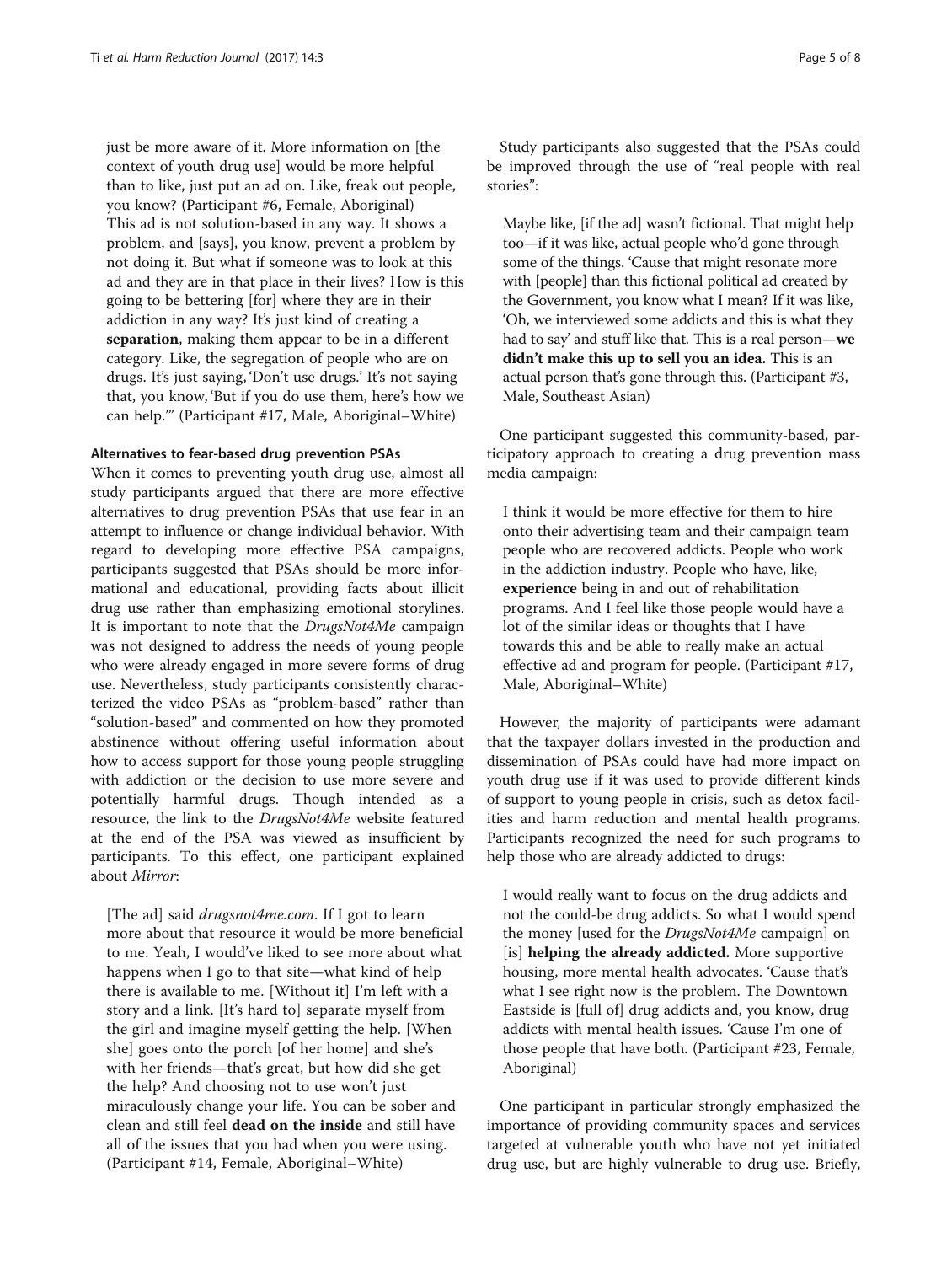he noted that while access to these kinds of spaces and services exists in downtown Vancouver, it is limited in other parts of the Lower Mainland and the Province of British Columbia. He described how a community center in his home town, which provided specific programing for youth (including leadership and volunteering opportunities), played a significant role in allowing him to move away from drug use and towards other opportunities:

I think the money [used for the DrugsNot4Me campaign] would be more useful going towards services for youth than the ads. I'm sure there are a lot of youth who don't even pay attention to them or don't fully understand them. I didn't have access to things like a peer support worker or Coast Mental Health or anything like that [but] for me, it was the youth center [in the rural community where he grew up]. That was where I really started to take on like, leadership responsibilities and [started] volunteering and stuff like that. (Participant #9, Male, Aboriginal)

# **Discussion**

The Canadian government's DrugsNot4Me drug prevention PSA campaign had an extensive reach. Indeed, this study provides evidence of its success in reaching some of Canada's most vulnerable and marginalized young people. However, the results of the present study indicate that for this group of young people, the PSAs were simplistic and lacked information, and, for some, were even emotionally harmful. Importantly, many called for funding of drug prevention PSAs to be diverted to housing, mental health, and harm reduction programs. Our findings therefore support previous work which emphasizes the overall ineffectiveness of drug prevention PSAs, including those which use fear-based appeals [[2,](#page-6-0) [9](#page-7-0)–[11\]](#page-7-0).

The findings of the present study are also consistent with previous work indicating that PSAs can have negative repercussions for vulnerable populations [[2](#page-6-0), [4,](#page-6-0) [13](#page-7-0)–[15](#page-7-0)]. While the PSAs did not affect young people's drug use practices, they did have a negative emotional impact on some participants and could actually exacerbate experiences of social suffering. Social suffering refers to how the collective lived experiences or lived realities of suffering can be powerfully shaped by social, structural, and environmental factors beyond individual control [\[28](#page-7-0)–[30\]](#page-7-0). By espousing a simplistic, "just say no" approach to addressing the problem of youth drug use, the Government of Canada's DrugsNot4Me campaign reduces drug use and its harms (e.g., physical and psychological demise) to personal choice. Reinforcing this personal choice narrative can deepen the stigmatization of those young people whose "choices" are powerfully constrained by broader social, structural, and environmental factors. This includes forms of self-stigmatization, through which young people

blame themselves for not being able to "just say no" to drugs [[31](#page-7-0)].

The potential negative impacts PSAs can have on vulnerable populations has led to arguments for the rigorous evaluation of PSAs and mass media campaigns in an effort to mitigate, or altogether avoid, these outcomes. However, despite the existence of policies around mandatory standardized post-campaign evaluation for media campaigns of \$1 million or more in Canada, evaluative strategies often overlook the importance of pre-campaign evaluations, and neglect to measure the emotional impact campaign content can have on audiences, particularly when addressing issues related to vulnerable populations; rather, they focus on audience recall and understanding [[32](#page-7-0)]. Further, the existing literature on PSAs reveals a lack of research into strategic methods by which these campaigns could be evaluated for both positive and negative impacts, including the emotional impact on targeted audiences and the potential to increase the stigmatization and self-stigmatization of vulnerable populations. The failure to develop and implement robust evaluations of public health communication campaigns during production and before dissemination represents an important area for future work [[33](#page-7-0)–[37\]](#page-7-0).

Given the high costs associated with the production and dissemination of drug prevention campaigns, as well as the dire situation of many young people who use illicit drugs in Canada, the findings of the present study have implications for resource allocation. The Drugs-Not4Me campaign was on the air from 2009 to 2012. From 2007 to 2012, the Government of Canada budgeted CDN \$29.8 million for its Mass Media Campaign, as a part of its Prevention Action Plan [\[17](#page-7-0)]. From 2014 to 2015, the Government allocated CDN \$5.5 million to Health Canada for the "prevention of illicit drug use" [[38, 39](#page-7-0)]. These values indicate that the Government has placed significant emphasis on the production and dissemination of drug prevention mass media campaigns. However, our findings build on a growing body of evidence indicating that drug prevention mass media campaigns have very little impact on the drug using behaviors of vulnerable young people and may actually produce negative outcomes for youth who are already heavily stigmatized in society [\[2](#page-6-0), [4](#page-6-0), [9](#page-7-0)–[11](#page-7-0), [13, 14\]](#page-7-0). This includes not only the DrugsNot4Me campaign, but also the Government's latest campaign, released in October 2015, which featured two PSAs about the harms of marijuana and prescription drug use targeted at parents [\[21](#page-7-0), [22\]](#page-7-0).

The need to consider the social, structural, and environmental contexts of health behaviors when designing a public health communication campaign is emphasized in various studies [[3](#page-6-0)–[6,](#page-6-0) [40](#page-7-0)–[42\]](#page-7-0). It has been suggested that drug prevention PSAs should be conceptualized with a consideration of those factors external to the individual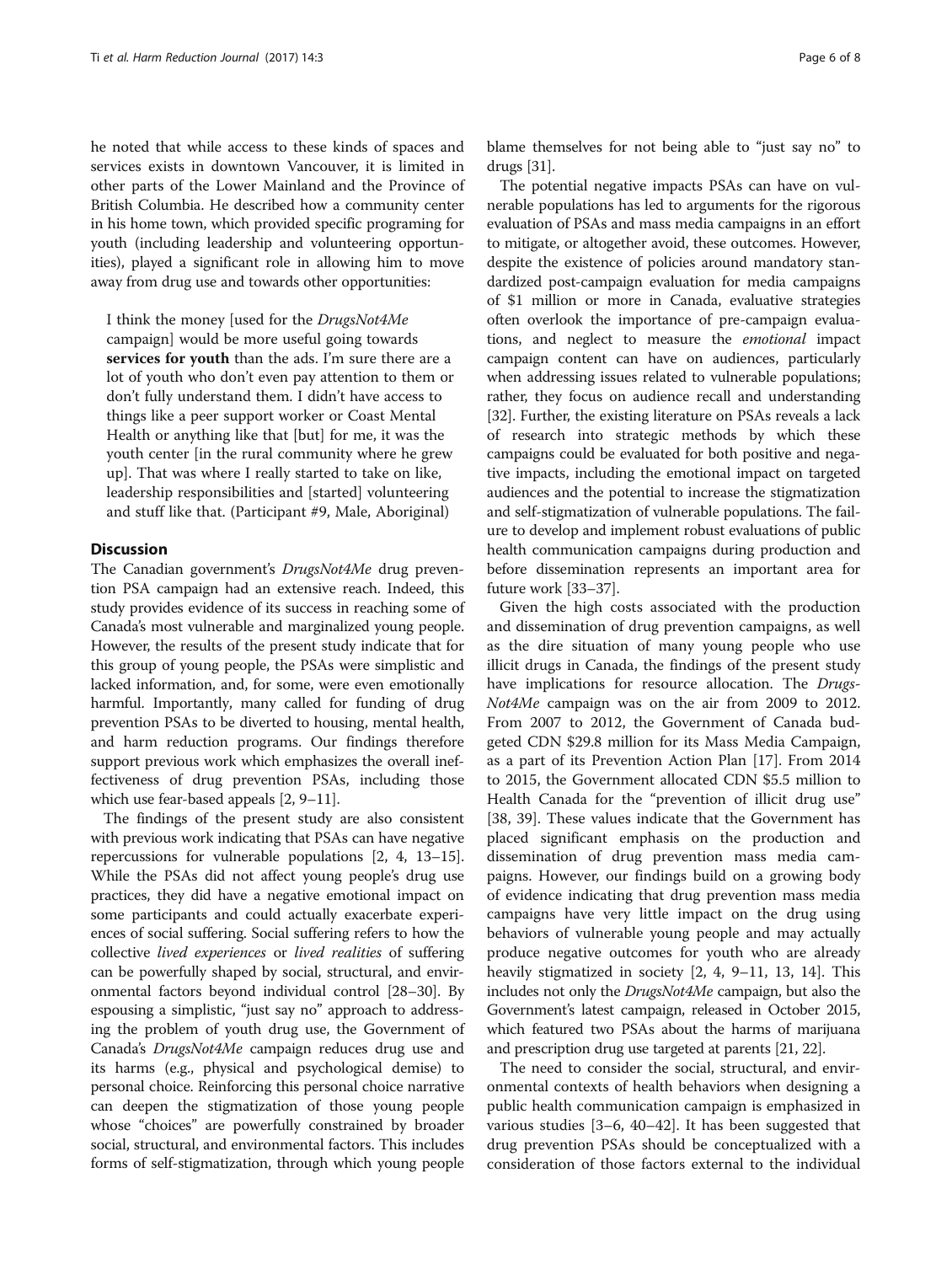<span id="page-6-0"></span>choice to "just say no" to drugs [2]. Ultimately, there is an urgent need change the ways in which PSAs are produced creatively if they are to continue to be employed. Funding for drug prevention PSAs should be contingent upon scientific evidence in support of their effectiveness and rigorous evaluation strategies; thus far, such evaluation and evidence has been lacking in Canada.

For many of our participants, the creation of drug prevention PSAs and mass media campaigns were not considered the most effective use of resources. Rather, participants suggested an alternative approach worthy of consideration: that funding for PSAs be reallocated to social housing, mental health, and harm reduction programs, as well as other community supports and services specifically designed for youth. Better supports and services for young people in the places of their childhoods are needed so that the "decision" to initiate more severe and potentially harmful forms of drug use does not come to seem like the only "decision" congruent with every day lived experience in the context of entrenched social, economic, and institutional marginalization [\[24](#page-7-0), [43\]](#page-7-0).

The present study has several limitations that warrant discussion. First, the thematic analysis conducted for the present study was focused on only one PSA campaign, and as such, the findings of this study may not apply to other drug prevention PSA campaigns or those on other health issues. Second, the findings revealed by this study are specific to the study participants and are not representative of the wider street-involved youth population in Canada or elsewhere. Third and relatedly, it is important to recognize that the campaign did not directly target our study population, street-involved youth, but rather youth who are potentially at high risk of initiation into drug use. As such, this study cannot speak to the impact of the campaign among its direct target audience. And finally, it is important to acknowledge the limitations of the interview process and the ways questions are framed, as well as the existence of power relations embedded in the research process, particularly when working with youth, that may influence responses to favor researchers' interpretations [\[43\]](#page-7-0).

# Conclusions

In conclusion, the images, ideas, and information found in the DrugsNot4Me campaign were understood, experienced, and engaged by participants in a way that reflects the lived experiences or realities [\[29](#page-7-0), [30](#page-7-0)] of social suffering among young people who are street-involved and use drugs. Our findings ultimately support calls for interventions that address the social, structural, and environmental contexts that shape these young people's lived experiences across the life course [\[44\]](#page-7-0). The obvious disconnect between the perspectives of the Government of Canada and street youth on what constitutes an effective drug

prevention campaign necessitates consideration of alternative solutions to drug prevention PSAs and the use of fear-based appeals.

### Abbreviations

ARYS: At-Risk Youth Study; PSA: Public service announcement

#### Acknowledgements

The authors thank the study participants for their contribution to the research, as well as current and past researchers and staff.

### Funding

This study was supported by the US National Institutes of Health (R01DA033147, U01DA038886) and the Canadian Institutes of Health Research (MOP-102742). DF is supported by the Canadian Institutes of Health Research and the Michael Smith Foundation for Health Research. WS is supported by the Michael Smith Foundation for Health Research. These institutions did not play a role in the design of the study; collection, analysis, and interpretation of the data; and writing the manuscript.

#### Availability of data and materials

Not applicable

#### Authors' contributions

LT and DF collected, analyzed, and interpreted the data and were major contributors in writing the manuscript. All authors were involved in the design of the study and read and approved the final manuscript.

#### Authors' information

Not applicable

#### Competing interests

The authors declare that they have no competing interests.

#### Consent for publication

Not applicable

#### Ethics approval and consent to participate

All participants provided written informed consent and received a thirty-dollar honorarium for their participation. The study was undertaken with ethical approval granted by the Providence Healthcare/University of British Columbia Research Ethics Board.

#### Author details

<sup>1</sup> British Columbia Centre for Excellence in HIV/AIDS, St. Paul's Hospital 608-1081 Burrard Street, Vancouver, BC V6Z 1Y6, Canada. <sup>2</sup>School of Communication, Simon Fraser University, K9671-8888 University Drive, Burnaby, BC V5A 1S6, Canada. <sup>3</sup> Faculty of Health Sciences, Simon Fraser University, 11300-8888 University Drive, Burnaby, BC V5A 1S6, Canada. 4 Department of Medicine, St. Paul's Hospital, University of British Columbia, 608-1081 Burrard Street, Vancouver, BC V6Z 1Y6, Canada.

# Received: 2 November 2016 Accepted: 4 January 2017 Published online: 13 January 2017

#### References

- 1. Atkin C. Impact of public service advertising [Internet]. 2001. Kaiser Family Foundation, Available from: [http://kff.org/other/report/impact-of-public](http://kff.org/other/report/impact-of-public-service-advertising-by-charles/)[service-advertising-by-charles/](http://kff.org/other/report/impact-of-public-service-advertising-by-charles/). Accessed 27 July 2014.
- 2. Werb D, Mills EJ, Debeck K, Kerr T, Montaner JSG, Wood E. The effectiveness of anti-illicit-drug public-service announcements: a systematic review and meta-analysis. J Epidemiol Community Health. 2011;65:834–40.
- 3. Green EC, Witte K. Can fear arousal in public health campaigns contribute to the decline of HIV prevalence? J Health Commun. 2006;11:245–59.
- 4. Hastings G, Stead M, Webb J. Fear appeals in social marketing: strategic and ethical reasons for concern. Psychol Mark. 2004;21:961–86.
- 5. LaTour MS, Zahra SA. Fear appeals as advertising strategy: should they be used? J Consum Mark. 1989;6:61–70.
- 6. Murray-Johnson L, Witte K, Liu WY, Hubbell AP, Sampson J, Morrison K. Addressing cultural orientations in fear appeals: promoting AIDS-protective behaviors among Mexican immigrant and African American adolescents